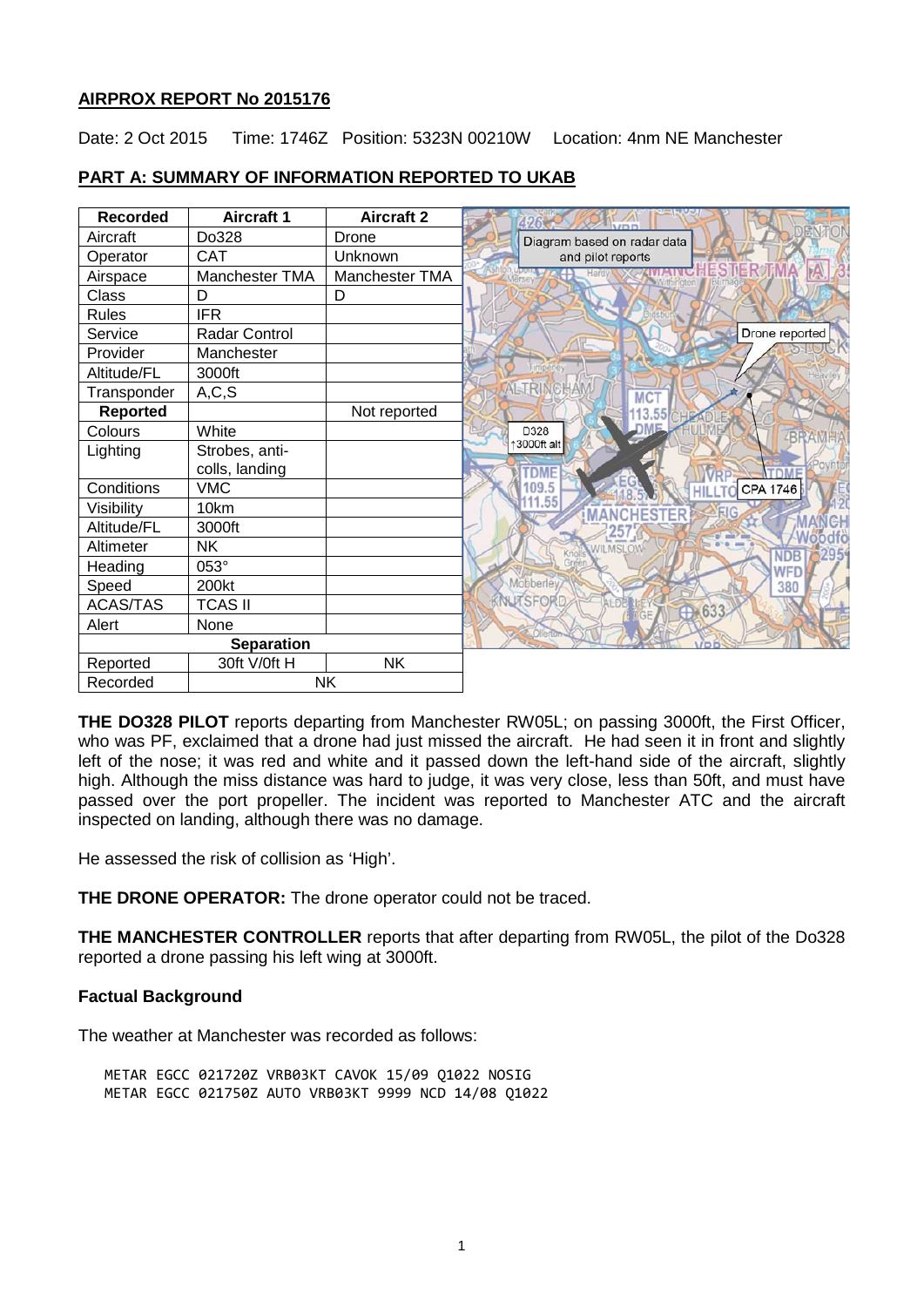## **Analysis and Investigation**

## **UKAB Secretariat**

The Air Navigation Order 2009 (as amended), Article [1](#page-1-0)38<sup>1</sup> states:

A person must not recklessly or negligently cause or permit an aircraft to endanger any person or property.

Article 166, paragraphs 2, 3 and 4 state:

(2) The person in charge of a small unmanned aircraft may only fly the aircraft if reasonably satisfied that the flight can safely be made.

(3) The person in charge of a small unmanned aircraft must maintain direct, unaided visual contact with the aircraft sufficient to monitor its flight path in relation to other aircraft, persons, vehicles, vessels and structures for the purpose of avoiding collisions.'

(4) The person in charge of a small unmanned aircraft which has a mass of more than 7kg excluding its fuel but including any articles or equipment installed in or attached to the aircraft at the commencement of its flight must not fly the aircraft

(a) in Class A, C, D or E airspace unless the permission of the appropriate air traffic control unit has been obtained;

(b) within an aerodrome traffic zone …; or

(c) at a height of more than 400 feet above the surface unless it is flying in airspace described in sub-paragraph (a) or (b) and in accordance with the requirements for that airspace.

In addition, the CAA has published guidance regarding First Person View (FPV) drone operations which limit this activity to drones of less than 3.5kg take-off mass, and to not more than 1000ft<sup>[2](#page-1-1)</sup>.

#### **Summary**

 $\overline{\phantom{a}}$ 

An Airprox was reported when a Do328 and a drone came into proximity at 1746 on Friday 2<sup>nd</sup> October 2015. The Do328 was operating under IFR in VMC and receiving a Radar Control Service from Manchester. The incident did not show on the NATS radars and the drone operator could not be traced.

#### **PART B: SUMMARY OF THE BOARD'S DISCUSSIONS**

Information available consisted of reports from the pilot of the Do328, radar photographs/video recordings and reports from the air traffic controllers involved.

The Board first noted that, as for other aviators, drone operators are fundamentally required to avoid collisions with all aircraft. More specifically, drone flight above 400ft is prohibited in Class D airspace without the permission of the appropriate air traffic control unit. The Do328 crew reported seeing the drone at 3000ft on climb-out from Manchester airport; the drone operator was not entitled to operate in this location.

In this incident, operating at levels of 3000ft, the drone operator would almost certainly be operating on first-person-view (FPV), for which regulation mandates that an additional person must be used as a competent observer who must maintain direct unaided visual contact with the drone in order to monitor its flight path in relation to other aircraft. Furthermore, under FPV operations, for drones of less than 3.5kg, the drone is not permitted to operate above 1000ft agl without CAA approval being

<span id="page-1-0"></span><sup>&</sup>lt;sup>1</sup> Article 253 of the ANO details which Articles apply to small unmanned aircraft. Article 255 defines 'small unmanned aircraft'. The ANO is available to view at http://www.legislation.gov.uk.

<span id="page-1-1"></span><sup>&</sup>lt;sup>2</sup> ORSA No. 1108 Small Unmanned Aircraft – First Person View (FPV) Flying available at: ORSA No 1108.